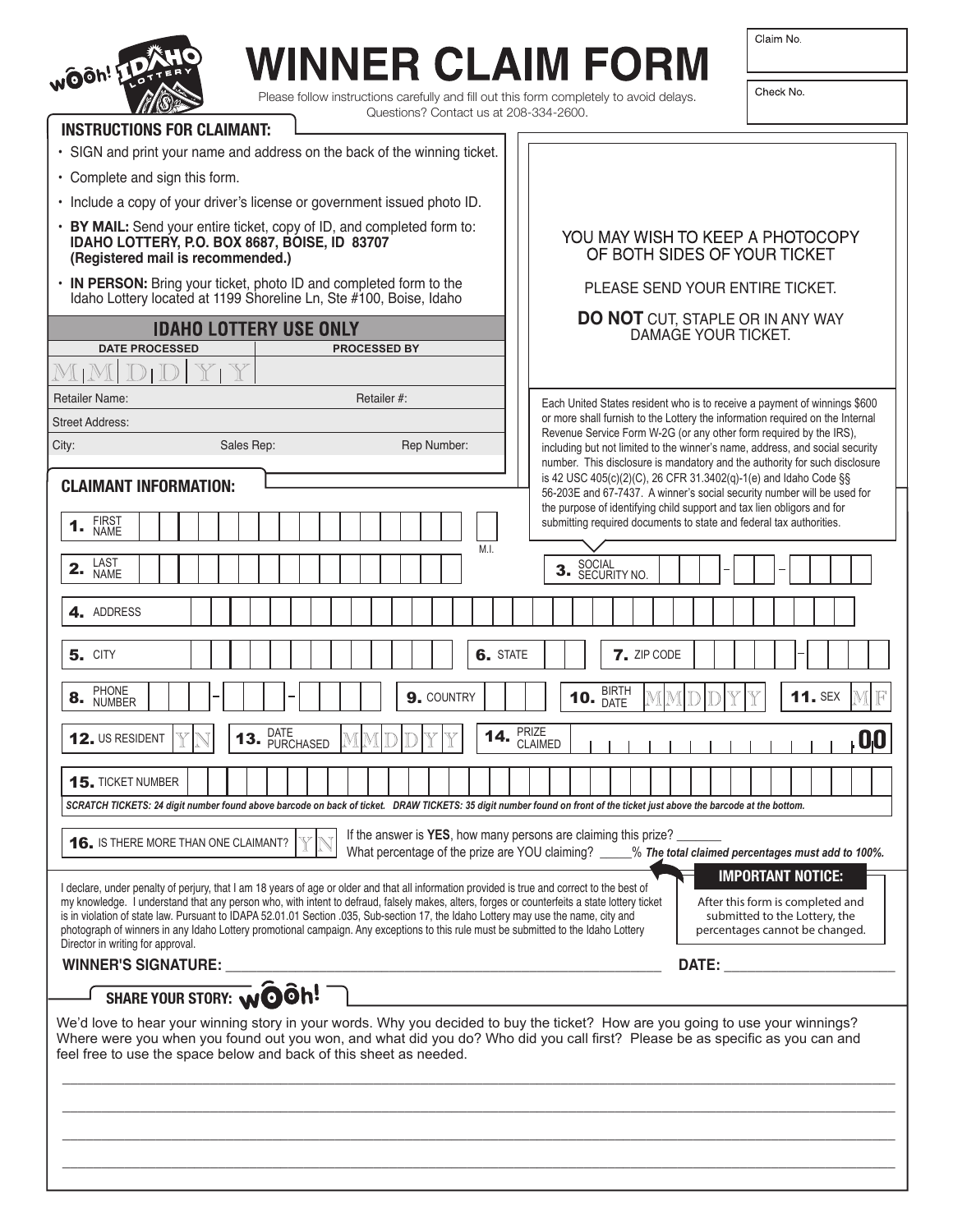| STORY CONTINUED: WOON! |
|------------------------|
|                        |
|                        |
|                        |
|                        |
|                        |
|                        |
|                        |
|                        |
|                        |
|                        |
|                        |
|                        |
|                        |
|                        |
|                        |
|                        |
|                        |
|                        |
|                        |
|                        |
|                        |
|                        |
|                        |

Congratulations!